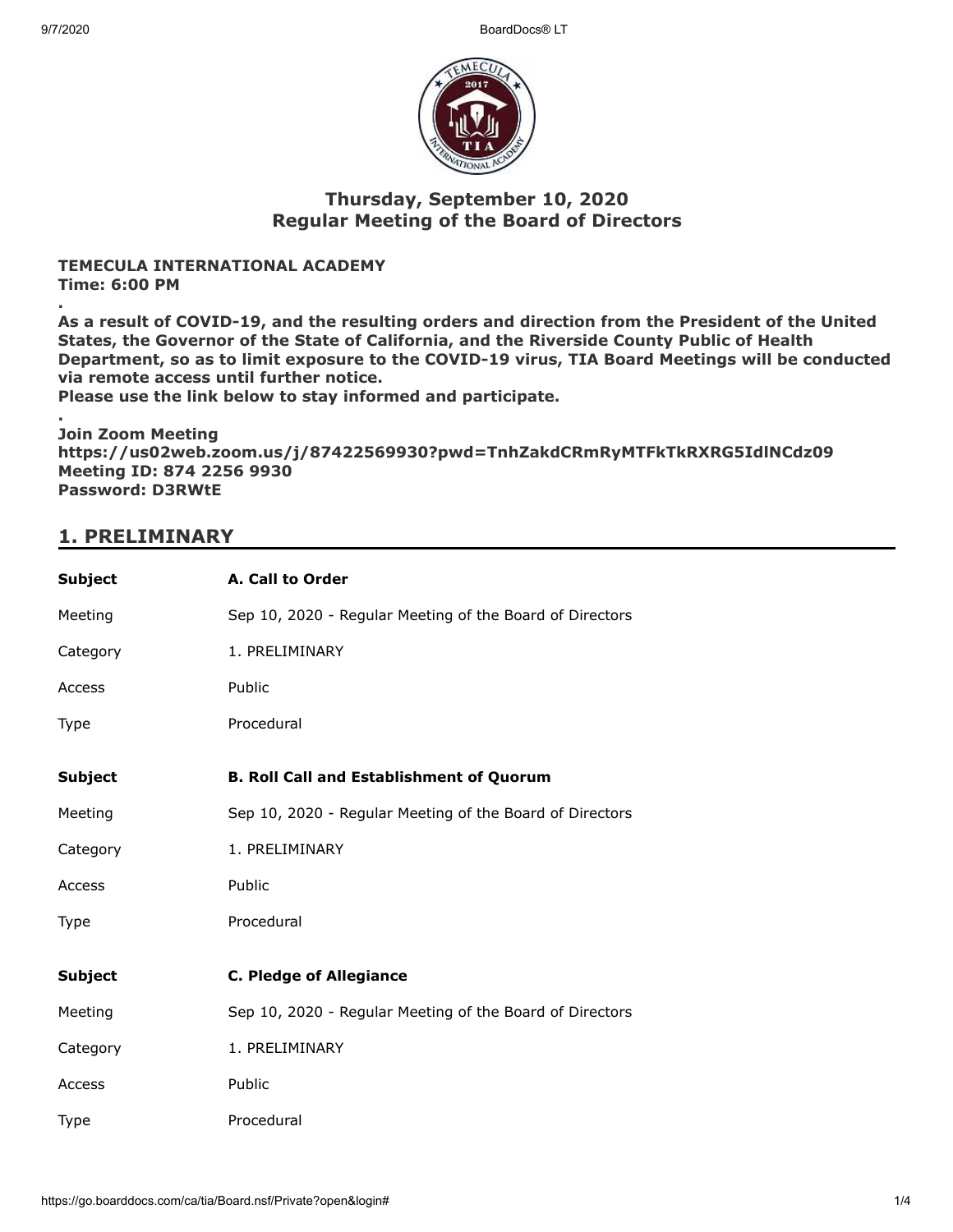9/7/2020 BoardDocs® LT

| <b>Subject</b>     | D. Approval of Agenda                                    |
|--------------------|----------------------------------------------------------|
| Meeting            | Sep 10, 2020 - Regular Meeting of the Board of Directors |
| Category           | 1. PRELIMINARY                                           |
| Access             | <b>Public</b>                                            |
| <b>Type</b>        | Action                                                   |
| Recommended Action | Motion to Approve Agenda                                 |

### **2. PUBLIC COMMENTS**

| <b>Subject</b> | <b>A. Public Comments</b>                                |
|----------------|----------------------------------------------------------|
| Meeting        | Sep 10, 2020 - Regular Meeting of the Board of Directors |
| Category       | 2. PUBLIC COMMENTS                                       |
| Access         | <b>Public</b>                                            |
| <b>Type</b>    | Information                                              |
|                | INSTRUCTIONS FOR PRESENTATIONS TO THE BOARD              |

TIA welcomes your participation at TIA Board meetings. The purpose of the meeting of the Board of Directors (Board) is to conduct the affairs of TIA in public. Your participation ensures continuing community interest in TIA.

EMAIL to provide comment during school closure due to COVID-19: [tiaoffice@temeculainternational.org](mailto:tiaoffice@temeculainternational.org). Please submit your comment prior to 4:30 p.m. on the day of the meeting. Comments will be read aloud during the time allotted. Those comments not read will be provided to all Board members for their review.

Comments regarding Open/Closed Session items found on the agenda should be limited to three (3) minutes per speaker, for a total of twenty-one (21) minutes. Unless an item has been placed on the published agenda in accordance with the Brown Act, there shall be no action taken, nor should there be comments on, responses to, or discussion of a topic not on the agenda. Public Comment emails will be presented to the Board of Directors. The Board members may: (1) acknowledge receipt of information/report; (2) refer to staff with no direction as to action or priority; or (3) refer the matter to the next agenda.

Personal attacks against TIA employees and/or TIA Board members are inappropriate and not considered by the Board at a public Board Meeting. The Board has a complaint process which should be followed. The Board will not respond to personal attacks against employees or Board members in a public meeting, and cautions members of the public that they will be personally responsible for any remarks made.

# **3. INFORMATION/DISCUSSION**

| Subject                                               | A. Principal Report                                      |  |
|-------------------------------------------------------|----------------------------------------------------------|--|
| Meeting                                               | Sep 10, 2020 - Regular Meeting of the Board of Directors |  |
| Category                                              | 3. INFORMATION/DISCUSSION                                |  |
| Access                                                | Public                                                   |  |
| Type                                                  |                                                          |  |
| Principal Report & Updates                            |                                                          |  |
| File Attachments<br>September 10, 2020.pdf (1,793 KB) |                                                          |  |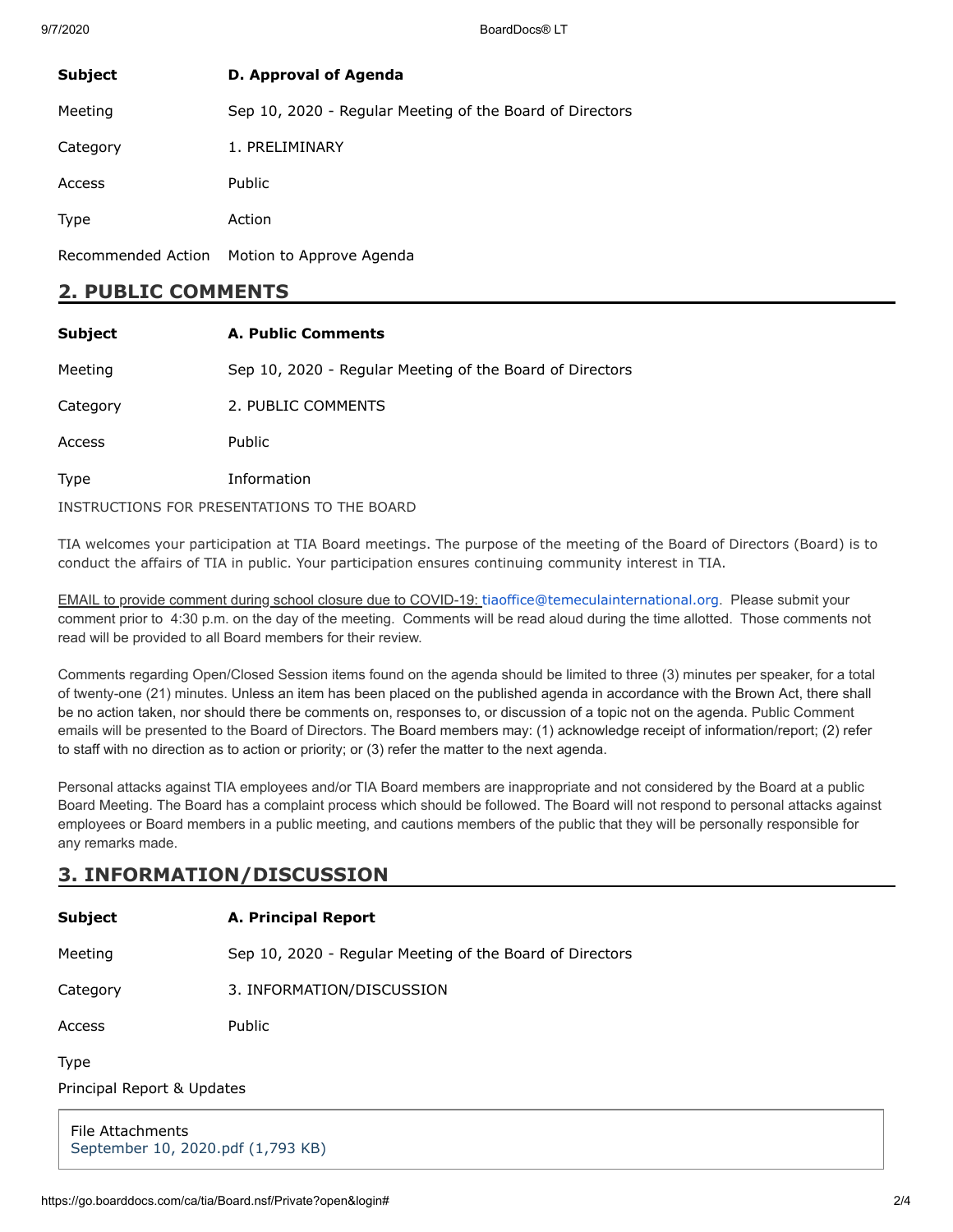| <b>Subject</b>                                     | <b>B. Elementary School Waiver Application</b>           |  |
|----------------------------------------------------|----------------------------------------------------------|--|
| Meeting                                            | Sep 10, 2020 - Regular Meeting of the Board of Directors |  |
| Category                                           | 3. INFORMATION/DISCUSSION                                |  |
| Access                                             | Public                                                   |  |
| <b>Type</b>                                        |                                                          |  |
| Discussion on Elementary School Waiver Application |                                                          |  |
|                                                    |                                                          |  |
| <b>Subject</b>                                     | <b>C. CBO Financial Update</b>                           |  |
| Meeting                                            | Sep 10, 2020 - Regular Meeting of the Board of Directors |  |
| Category                                           | 3. INFORMATION/DISCUSSION                                |  |
| Access                                             | Public                                                   |  |

Type

CBO Financial Update- Presented by David Graves

File Attachments [Board Warrant Report August 2020.pdf \(363 KB\)](https://go.boarddocs.com/ca/tia/Board.nsf/files/BT8TJK7798F2/$file/Board%20Warrant%20Report%20August%202020.pdf) [Budget Update D.Graves, CBO\\_9.10.20.pdf \(141 KB\)](https://go.boarddocs.com/ca/tia/Board.nsf/files/BT8TJM779917/$file/Budget%20Update%20D.Graves%2C%20CBO_9.10.20.pdf) [Financial Projections Docs\\_Board Mtg 9.10.20.pdf \(1,286 KB\)](https://go.boarddocs.com/ca/tia/Board.nsf/files/BT8TJQ7799D2/$file/Financial%20Projections%20Docs_Board%20Mtg%209.10.20.pdf) [LCFF Calc - Summary 9.7.20.pdf \(1,045 KB\)](https://go.boarddocs.com/ca/tia/Board.nsf/files/BT8TJS779A41/$file/LCFF%20Calc%20-%20Summary%209.7.20.pdf)

# **4. ACTION ITEMS**

**Subject A. Learning Continuity & Attendance Plan**

Meeting Sep 10, 2020 - Regular Meeting of the Board of Directors

Category 4. ACTION ITEMS

Access Public

Type

Approval of the Learning Continuity & Attendance Plan

File Attachments [Learning\\_Continuity\\_Attandance\\_Plan\\_Template \(1\).pdf \(134 KB\)](https://go.boarddocs.com/ca/tia/Board.nsf/files/BT8PCE63F450/$file/Learning_Continuity_Attandance_Plan_Template%20(1).pdf)

### **5. ADJOURNMENT**

| Subject  | A. Adjourn                                               |
|----------|----------------------------------------------------------|
| Meeting  | Sep 10, 2020 - Regular Meeting of the Board of Directors |
| Category | 5. ADJOURNMENT                                           |
| Access   | Public                                                   |